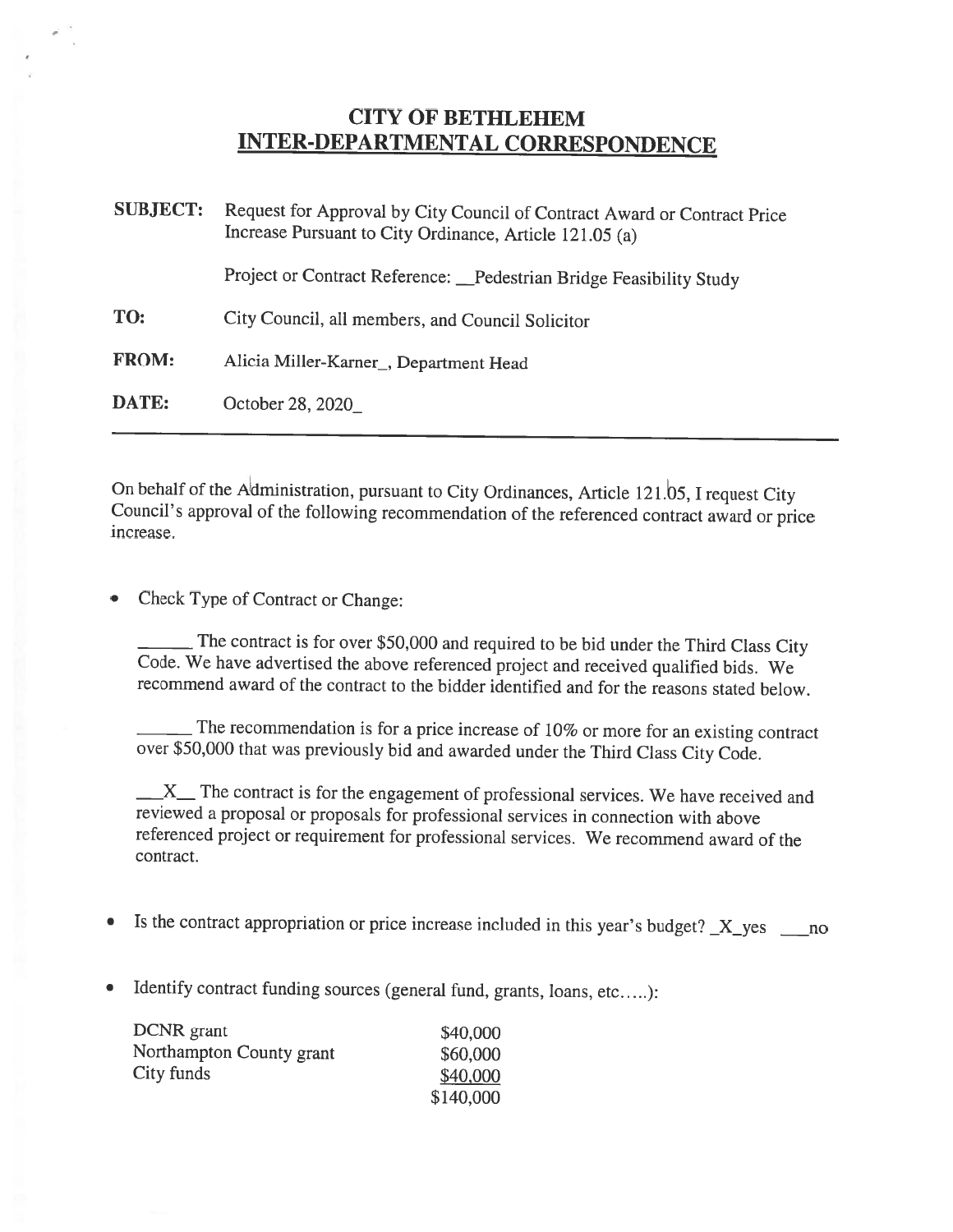• The name and address of the recommended Contractor/Vendor/Professional Service Provider/Lowest Responsible Bidder are:

WRT 1700 Market Street, Suite 2800 Philadelphia, PA 19103

•Term of contract or estimated completion date, subject to standard extensions:

Estimated completion date — January 2022

•Description of project or scope of services to be provided:

The project proposes the completion of <sup>a</sup> feasibility study for the development of <sup>a</sup> pedçstrian/bicycle bridge over the Lehigh River.

• State the actual or estimated price to the City or the proposed Department budget allowance for the initial term; and state payment rate per unit of service if applicable:

N/A

•Number of renewal term options and duration of each renewal, if any:

N/A

• Maximum dollar value of all renewals provided for beyond the original term as if all renewals were exercised:

N/A

Reasons for recommendation of Administration and Council approval of contract:

The consultant team has prior experience and intimate knowledge about the City of Bethlehem, having participated in projects like the Hoover Mason Trestle, the Northside <sup>2027</sup> Neighborhood <sup>p</sup>lan and the S. New Street Streetscape Plan. The proposal was visionary while including the technical expertise on the team for bridge design. The proposal provides for <sup>a</sup> wide range of public involvement opportunities.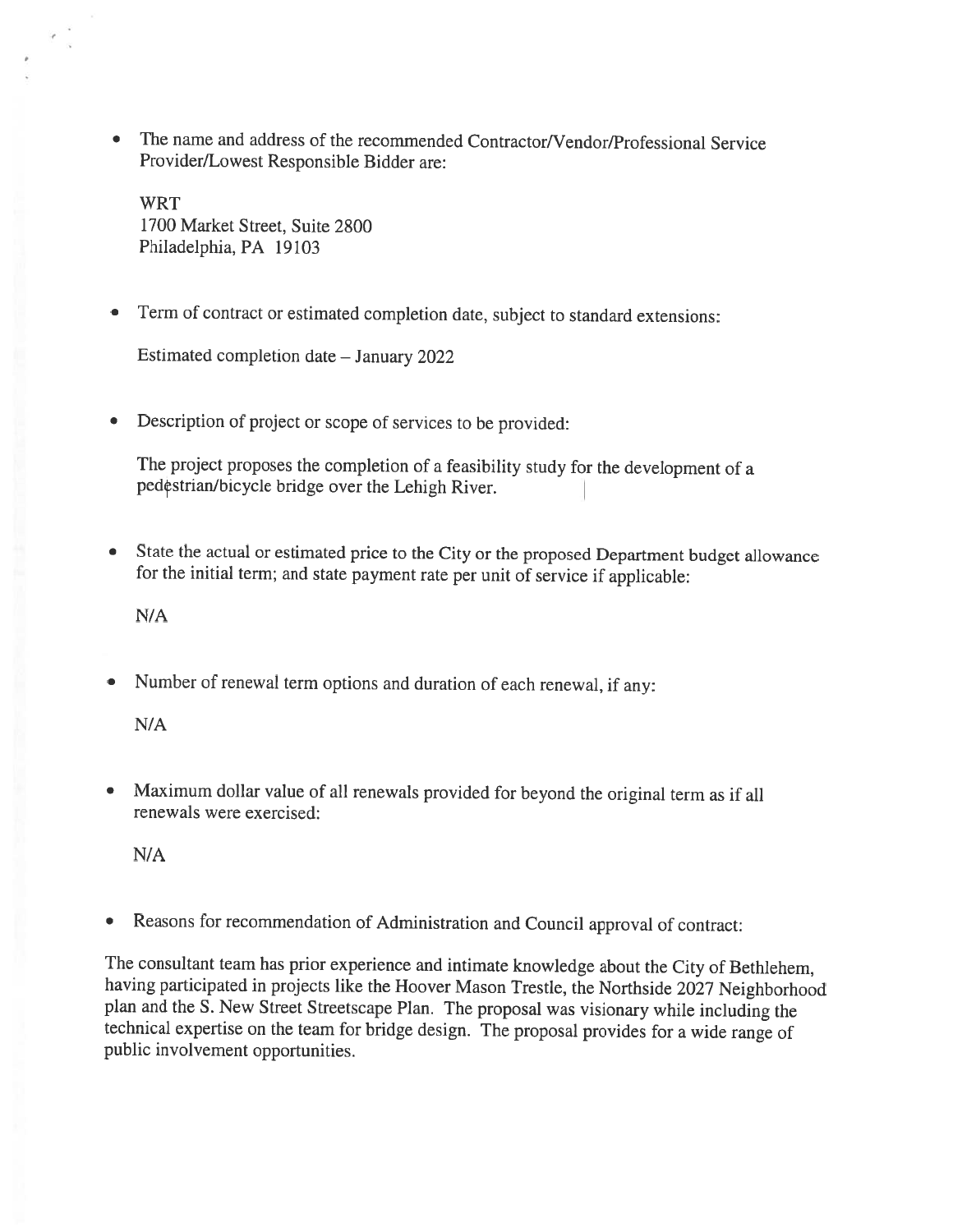<sup>A</sup> variety of firms were interviewed by an interview team including city staff from both Planning and DPW, Northampton County DCED Director, City Council and <sup>a</sup> community representative. The consensus of the interview team was to offer the project to WRT.

Please approve this recommendation by passing the accompanying resolution. A vote of final approval is requested at the first City Council agenda listing of this matter.

By:  $\bigcup$   $\bigcup$   $\bigcup$   $\bigcup$   $\bigcup$   $\bigcup$   $\bigcup$   $\bigcup$   $\bigcup$   $\bigcup$   $\bigcup$   $\bigcup$   $\bigcup$   $\bigcup$   $\bigcup$   $\bigcup$   $\bigcup$   $\bigcup$   $\bigcup$   $\bigcup$   $\bigcup$   $\bigcup$   $\bigcup$   $\bigcup$   $\bigcup$   $\bigcup$   $\bigcup$   $\bigcup$   $\bigcup$   $\bigcup$   $\bigcup$   $\bigcup$   $\bigcup$   $\bigcup$   $\bigcup$   $\bigcup$ 

Department Head

Copies To: Mayor Director of Administration Director of Budget and Finance Law Bureau Purchasing Bureau<br>Controller

Attachment: proposed resolution